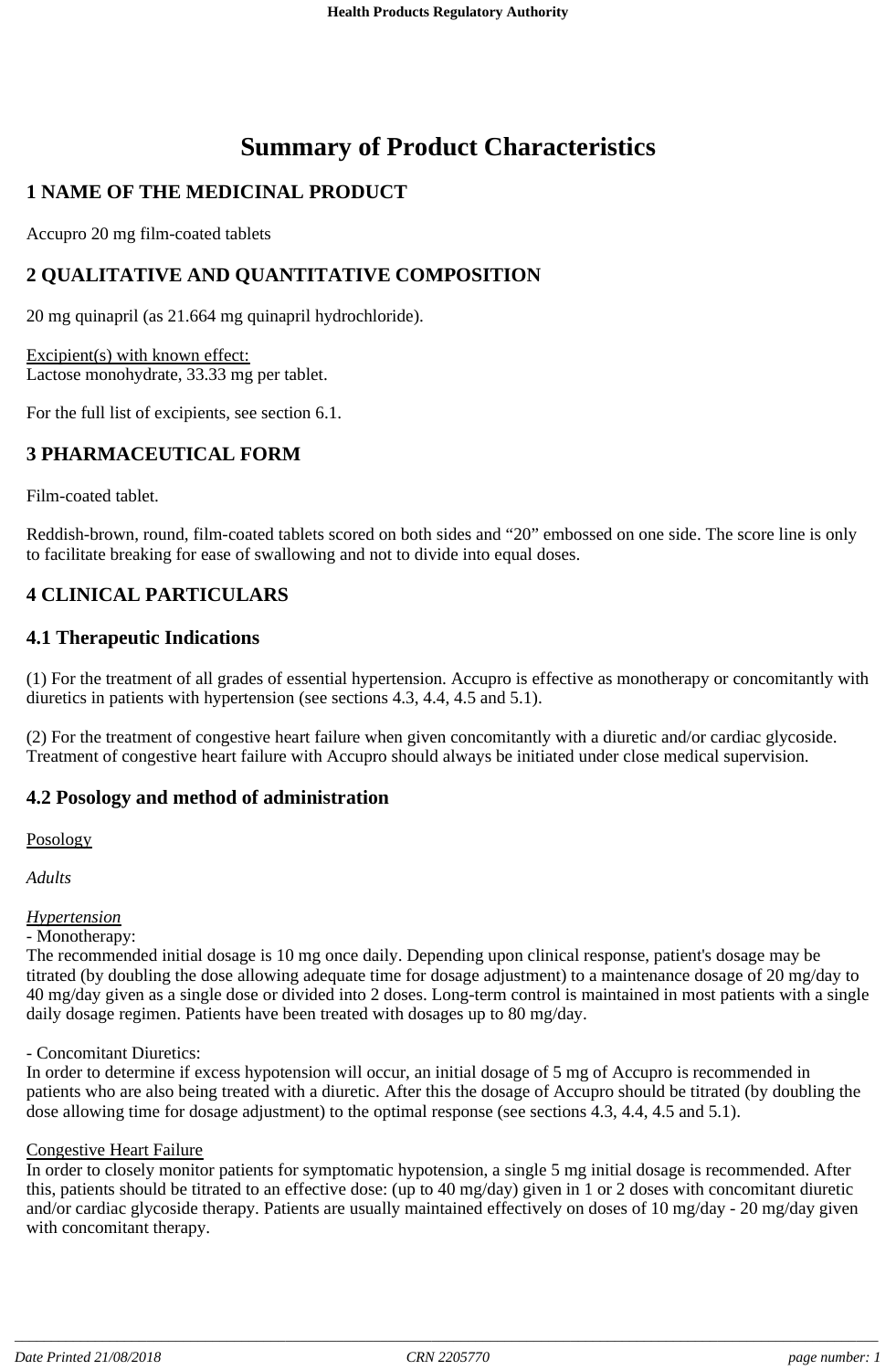In the treatment of severe or unstable congestive heart failure, Accupro should always be initiated in hospital under close medical supervision.

#### *Elderly*

Age alone does not appear to affect the efficacy or safety profile of quinapril. Therefore, the recommended initial dosage in hypertension of quinapril in elderly patients is 10 mg given once daily followed by titration to the optimal response.

### *Patients with renal insufficiency*

In patients with a creatinine clearance of less than 60 mL/min., an initial dosage in essential hypertension of 5 mg once daily is recommended followed by titration to the optimal response. Kinetic data indicate that the apparent elimination half-life of quinaprilat increases as creatinine clearance decreases (see section 4.4).

#### *Paediatric population*

Currently available data are described in sections 5.1 and 5.2 but no recommendation on a posology can be made.

### Method of administration

For oral use.

## **4.3 Contraindications**

Accupro is contraindicated:

- In patients with hypersensitivity to the active substance or to any of the excipients listed in section 6.1.
- In the second and third trimesters of pregnancy (see sections 4.4 and 4.6).
- In patients with a history of angioneurotic oedema relating to previous treatment with an angiotensin converting enzyme (ACE) inhibitor.
- In patients with hereditary or idiopathic angioneurotic oedema.
- In patients with dynamic left ventricular outflow obstruction.
- With administration of aliskiren-containing products in patients with diabetes mellitus or in patients with renal impairment (glomerular filtration rate [GFR] < 60 mL/min/1.73 m<sup>2</sup>) (see sections 4.5 and 5.1).
- In combination with sacubitril/valsartan due to the increased risk of angioedema.

## **4.4 Special warnings and precautions for use**

## *Aortic Stenosis*

Quinapril should be used with caution in selected patients with aortic stenosis.

## *Sensitivity Reactions*

Sensitivity reactions may occur in patients with or without a history of allergy or bronchial asthma, e.g. purpura, photosensitivity, urticaria, necrotising angiitis, respiratory distress including pneumonitis and pulmonary oedema and anaphylactic reactions.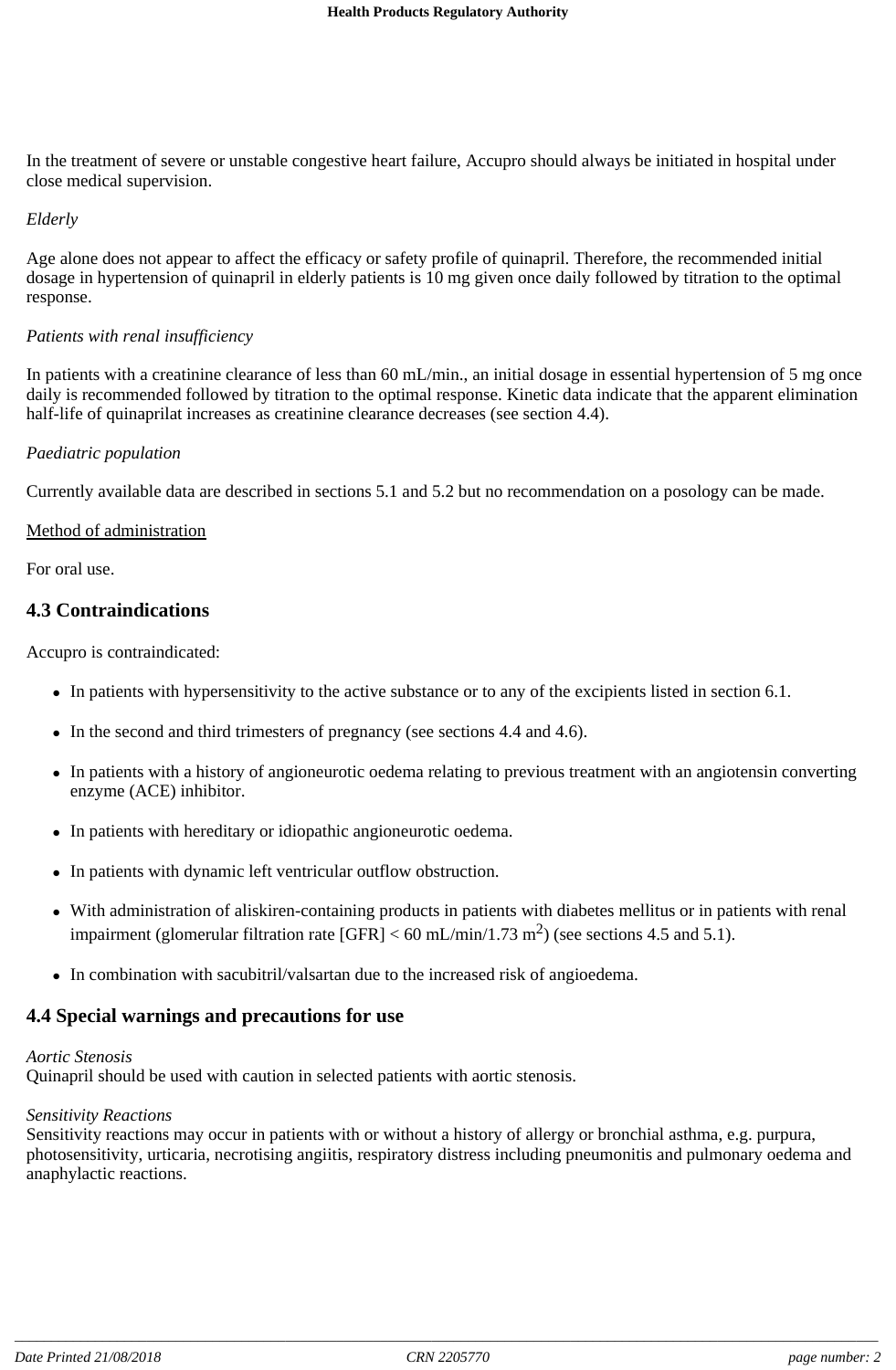### *Impaired Renal Function*

In patients with renal insufficiency monitoring of renal function during therapy should be performed as deemed appropriate, although in the majority renal function will not alter or may improve.

As a consequence of inhibiting the renin-angiotensin-aldosterone system, changes in renal function may be anticipated in susceptible individuals. In patients with severe heart failure whose renal function may depend on the activity of the renin-angiotensin-aldosterone system, treatment with ACE inhibitors including quinapril, may be associated with oliguria and/or progressive azotemia and rarely acute renal failure and/or death.

The half-life of quinaprilat is prolonged as creatinine clearance falls. Patients with a creatinine clearance of <60 mL/min require a lower initial dosage of quinapril (see section 4.2). These patients' dosage should be titrated upwards based upon therapeutic response, and renal function should be closely monitored although initial studies do not indicate that quinapril produces further deterioration in renal function.

In clinical studies in hypertensive patients with unilateral or bilateral renal artery stenosis, increases in blood urea nitrogen and serum creatinine have been observed in some patients following ACE inhibitor therapy. These increases were almost always reversible upon discontinuation of the ACE inhibitor and/or diuretic therapy. In such patients, renal function should be monitored during the first few weeks of therapy.

Some patients with hypertension or heart failure with no apparent pre-existing renal vascular disease have developed increases (>1.25 times the upper limit of normal) in blood urea nitrogen and serum creatinine, usually minor and transient, especially when quinapril has been given concomitantly with a diuretic. Increases in blood urea nitrogen and serum creatinine have been observed in 2% and 2%, respectively of hypertensive patients on quinapril monotherapy and in 4% and 3%, respectively of hypertensive patients on quinapril/HCTZ*.* These increases are more likely to occur in patients with pre-existing renal impairment. Dosage reduction and/or discontinuation of a diuretic and/or quinapril may be required.

### *Dual Blockade of the Renin-Angiotensin-Aldosterone System (RAAS)*

There is evidence that the concomitant use of ACE inhibitors, angiotensin II receptor blockers or aliskiren increases the risk of hypotension, hyperkalaemia and decreased renal function (including acute renal failure). Dual blockade of RAAS through the combined use of ACE inhibitors, angiotensin II receptor blockers or aliskiren is therefore not recommended (see sections 4.5 and 5.1).

If dual blockade therapy is considered absolutely necessary, this should only occur under specialist supervision and subject to frequent close monitoring of renal function, electrolytes and blood pressure.

ACE inhibitors and angiotensin II receptor blockers should not be used concomitantly in patients with diabetic nephropathy.

There is insufficient experience in patients with severe renal impairment (creatinine clearance <10 mL/min). Treatment is therefore not recommended in these patients.

### *Impaired Hepatic Function*

Quinapril when combined with a diuretic should be used with caution in patients with impaired hepatic function or progressive liver disease, since minor alterations of fluid and electrolyte balance may precipitate hepatic coma. The metabolism of quinapril to quinaprilat is normally dependent upon hepatic esterase. Quinaprilat concentrations are reduced in patients with alcoholic cirrhosis due to impaired deesterification of quinapril.

Rarely, ACE inhibitors have been associated with a syndrome beginning as a cholestatic jaundice and progressing to a fulminant hepatic necrosis (in some cases fatal). Patients who during ACE inhibitor therapy experience jaundice or clearly elevated hepatic enzymes should discontinue quinapril and receive appropriate medical follow-up.

## *Anaphylactoid Reactions*

### Desensitisation:

Patients receiving ACE inhibitors during desensitising treatment with hymenoptera venom have sustained lifethreatening anaphylactoid reactions. In the same patients these reactions have been avoided when ACE inhibitors were temporarily withheld, but they have reappeared upon inadvertent rechallenge.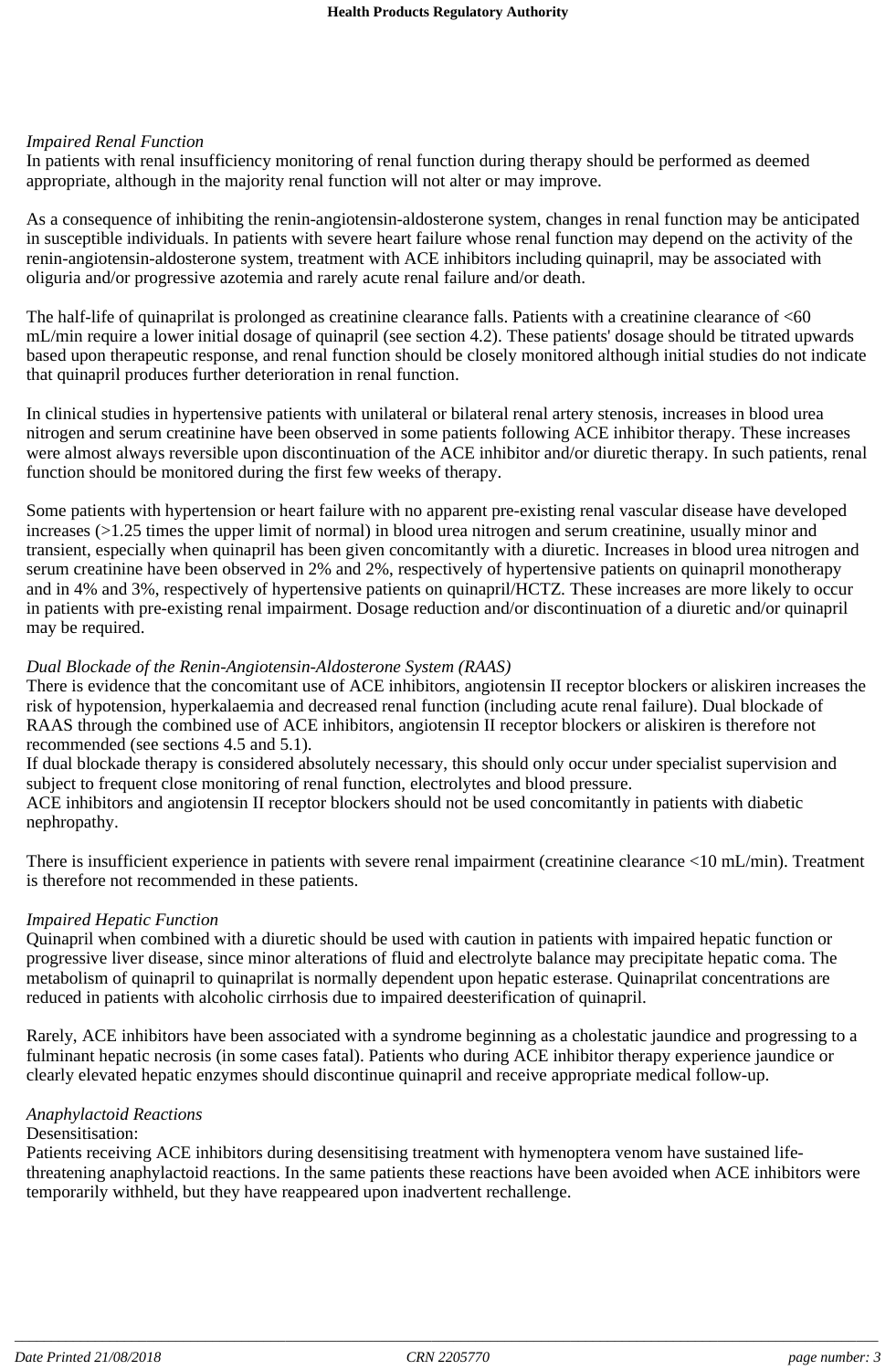### Haemodialysis:

Patients haemodialysed using high-flux polyacrylonitrile ('AN69') membranes are highly likely to experience anaphylactoid reactions if they are treated with ACE inhibitors. This combination should therefore be avoided, either by use of alternative antihypertensive drugs or alternative membranes for haemodialysis.

### *Low-Density Lipoprotein Apheresis*

Patients undergoing low-density lipoprotein (LDL) apheresis with dextran-sulfate absorption when treated concomitantly with an ACE inhibitor have reported anaphylactoid reactions. This method should therefore not be used in patients treated with ACE inhibitors.

#### *Angioneurotic Oedema*

Angioneurotic oedema has been reported in patients treated with ACE inhibitors including Accupro. If laryngeal stridor or angioedema of the face, tongue, or glottis occurs, treatment should be discontinued immediately, the patient treated appropriately in accordance with accepted medical care, and carefully observed until the swelling disappears. Where swelling is confined to the face, lips and mouth, the condition will usually resolve without further treatment, although antihistamines may be useful in relieving symptoms. Angioedema associated with laryngeal involvement may be fatal. These patients should be followed carefully until the swelling has resolved. However, where there is involvement of the tongue, glottis or larynx, likely to cause airways obstruction, appropriate therapy such as subcutaneous adrenaline 1:1000 (0.3 to 0.5 mL) should be administered promptly when indicated.

Patients with a history of angioedema unrelated to ACE inhibitor therapy may be at increased risk of angioedema while receiving an ACE inhibitor (see section 4.3).

The combination of quinapril with sacubitril/valsartan is contraindicated due to the increased risk of angioedema (see section 4.3). Sacubitril/valsartan must not be initiated until 36 hours after taking the last dose of quinapril therapy. If treatment with sacubitril/valsartan is stopped, quinapril therapy must not be initiated until 36 hours after the last dose of sacubitril/valsartan (see sections 4.3 and 4.5). Concomitant use of other NEP inhibitors (e.g. racecadotril) and ACE inhibitors may also increase the risk of angioedema (see section 4.5). Hence, a careful benefit-risk assessment is needed before initiating treatment with NEP inhibitors (e.g. racecadotril) in patients on quinapril.

Patients taking concomitant mammalian target of rapamycin (mTOR) inhibitor (e.g. temsirolimus) or concomitant dipeptidyl-peptidase-IV (DPP-IV) inhibitor (e.g. vildagliptin) therapy may be at increased risk for angioedema. Caution should be used when starting an mTOR inhibitor or a DPP-IV inhibitor in a patient already taking an ACE inhibitor.

### *Ethnic Differences*

Black patients receiving ACE inhibitor therapy have been shown to have a higher incidence of angioedema compared to non-black patients.

It should also be noted that in controlled clinical trials, ACE inhibitors have an effect on blood pressure that is less in black patients than in non-black patients.

### *Intestinal Angioedema*

Intestinal angioedema has been reported in patients treated with ACE inhibitors. These patients presented with abdominal pain (with or without nausea or vomiting); in some cases there was no prior history of facial angioedema and C-1 esterase levels were normal. The angioedema was diagnosed by procedures including abdominal CT scan or ultrasound, or at surgery, and symptoms resolved after stopping the ACE inhibitor. Intestinal angioedema should be included in the differential diagnosis of patients on ACE inhibitors presenting with abdominal pain.

Caution should be exercised in those known to be hypersensitive to other ACE inhibitors, and particularly those with obstructive airways disease. Patients with a history of angioedema unrelated to ACE inhibitor therapy may be at increased risk of angioedema while receiving an ACE inhibitor (see also section 4.3).

Other hypersensitivity reactions have been reported.

### *Hypotension*

Symptomatic hypotension is rarely seen in uncomplicated hypertensive patients treated with Accupro but it is a possible consequence of ACE inhibitor therapy particularly in salt/volume depleted patients such as those previously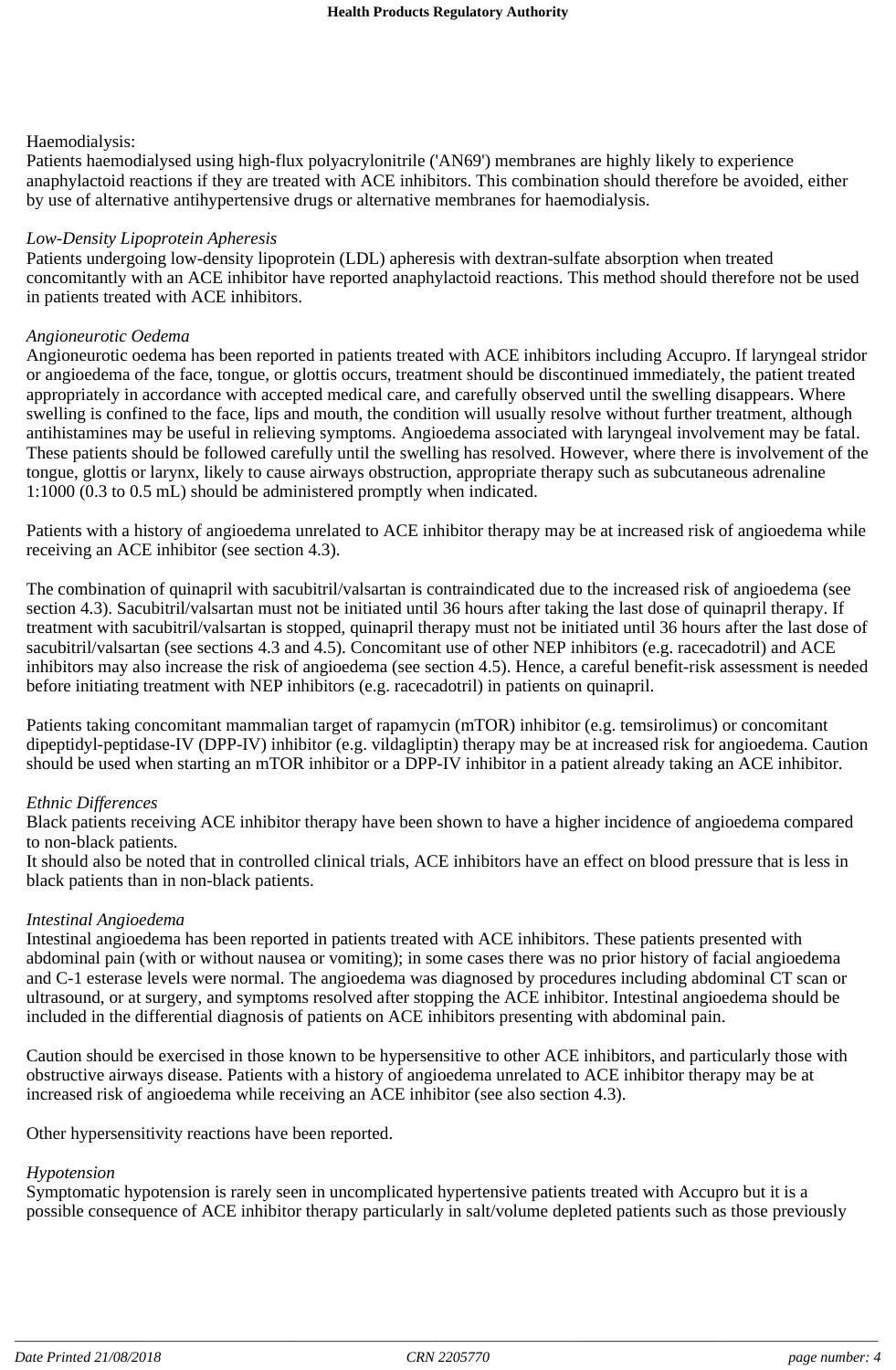treated with diuretics, who have a dietary salt reduction, who are on dialysis, have diarrhoea or vomiting, or has severe renin-dependent hypertension (see sections 4.5 and 4.8). Any electrolyte or fluid inadequacy should be corrected preferably before initial dose of the product. Careful medical supervision is necessary for a period after dosing. If symptomatic hypotension occurs, the patient should be placed in the supine position and, if necessary, receive an intravenous infusion of normal saline. A transient hypotensive response is not a contraindication to further doses; however, lower doses of quinapril or any concomitant diuretic therapy should be considered if this event occurs.

In patients with congestive heart failure, who are at risk of excessive hypotension, quinapril therapy should be started at the recommended dose under close medical supervision; these patients should be followed closely for the first 2 weeks of treatment and whenever the dosage of quinapril is increased.

Similar considerations apply to patients with ischaemic heart or cerebrovascular disease in whom an excessive fall in blood pressure could result in a myocardial infarction or cerebrovascular accident.

#### *Neutropenia/Agranulocytosis*

ACE inhibitors have been rarely associated with agranulocytosis and bone marrow depression in patients with uncomplicated hypertension but more frequently in patients with renal impairment, especially if they also have collagen vascular disease. Agranulocytosis has been rarely reported during treatment with quinapril.

As with other ACE inhibitors, monitoring of white blood cell counts in patients with collagen vascular disease and/or renal diseases should be considered.

#### *Hypoglycaemia*

ACE inhibitors may enhance insulin sensitivity in diabetic patients and have been associated with hypoglycaemia in patients on insulin or oral hypoglycaemic agents. Glycaemic control should be closely monitored particularly during the first month of treatment with an ACE inhibitor (see section 4.5).

#### *Cough*

Cough has been reported with the use of ACE inhibitors including quinapril. Characteristically, the cough is nonproductive, persistent and resolves after discontinuation of therapy. ACE inhibitor-induced cough should be considered as part of the differential diagnosis of cough.

#### *Surgery/Anaesthesia*

In patients undergoing major surgery or during anaesthesia with agents that produce hypotension, quinapril may block angiotensin II formation secondary to compensatory renin release. If hypotension occurs and is considered to be due to this mechanism, it can be corrected by volume expansion (see section 4.5).

#### *Hyperkalemia*

Patients on quinapril alone may have increased serum potassium levels. Because of the risk of further potentiating increases in serum potassium it is advised that combination therapy with potassium-sparing diuretics or other drugs known to raise serum potassium levels be initiated with caution and the patient's serum potassium levels be closely monitored (see Hypotension above and section 4.5). When administered concomitantly, quinapril may reduce the hypokalemia induced by thiazide diuretics.

### *Hyponatraemia and Syndrome of Inappropriate Anti-Diuretic Hormone (SIADH)*

Syndrome of Inappropriate Anti-Diuretic Hormone (SIADH) and subsequent hyponatraemia has been observed in some patients treated with other ACE inhibitors. It is recommended that serum sodium levels be monitored regularly in the elderly and in other patients at risk of hyponatraemia.

#### *Pregnancy*

ACE inhibitors should not be initiated during pregnancy. Unless continued ACE inhibitor therapy is considered essential, patients planning pregnancy should be changed to alternative antihypertensive treatments which have an established safety profile for use in pregnancy. When pregnancy is diagnosed, treatment with ACE inhibitors should be stopped immediately, and, if appropriate, alternative therapy should be started (see sections 4.3 and 4.6).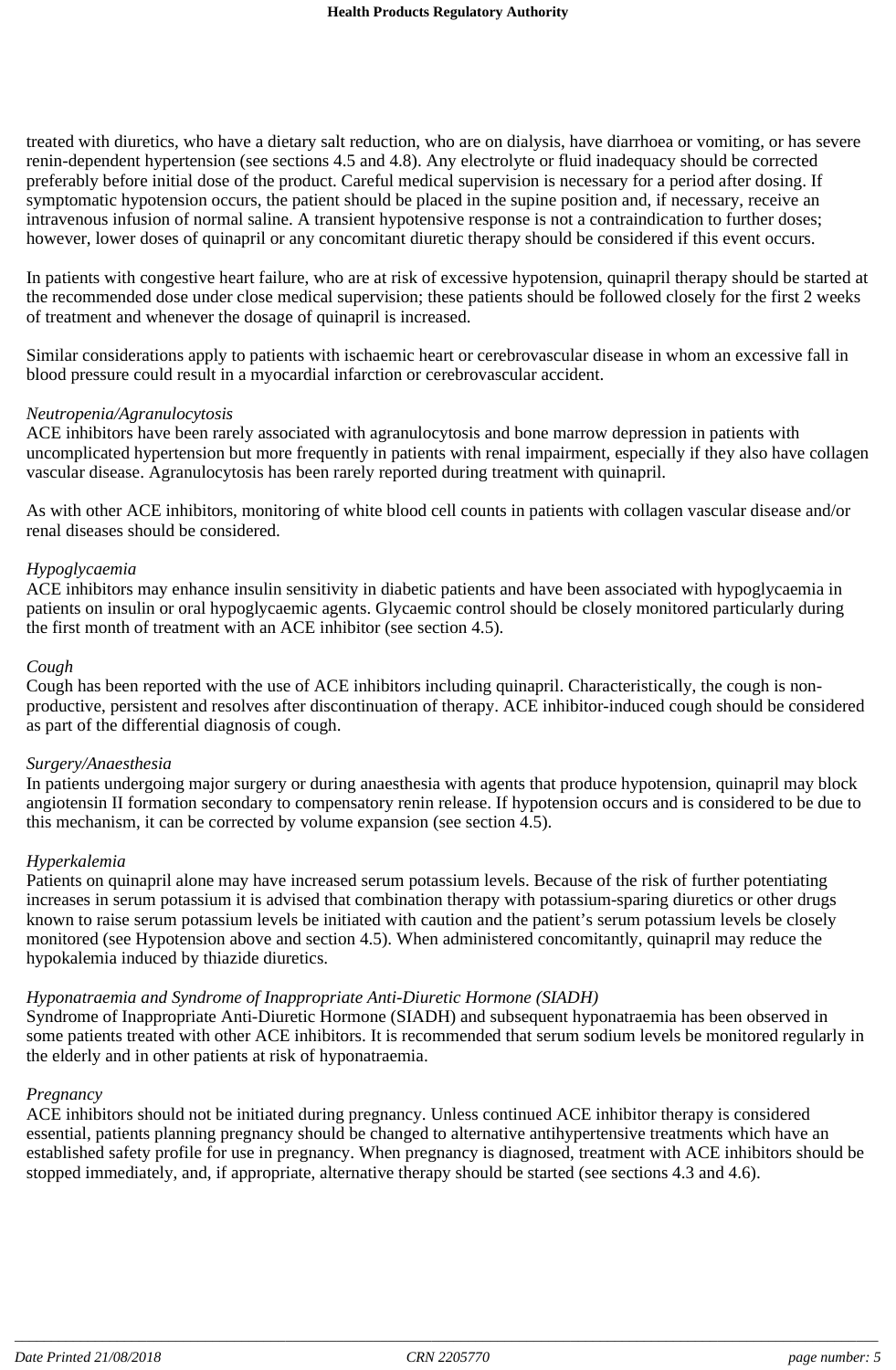### *Lactose*

Patients with rare hereditary problems of galactose intolerance, the Lapp lactase deficiency or glucose-galactose malabsorption should not take this medicine.

### **4.5 Interaction with other medicinal products and other forms of interaction**

### *Tetracycline and Other Drugs That Interact with Magnesium*

Because of the presence of magnesium carbonate in the formulation Accupro has been shown in healthy volunteers to reduce the absorption of tetracycline in concomitant administration by 28-37%. This interaction should be considered if co-prescribing quinapril and tetracycline. It is recommended that concomitant administration of tetracycline be avoided.

#### *Concomitant Diuretic Therapy*

Patients treated with diuretics may occasionally experience an excessive reduction of blood pressure after initiation of therapy with Accupro. This hypotensive effect may be effectively minimised by either discontinuing the diuretic or increasing the salt intake prior to the initial dose of Accupro. If discontinuation of the diuretic is not possible, the starting dose of quinapril should be reduced. In patients in whom a diuretic is continued, medical supervision should be provided for up to 2 hours following administration of the initial dose (see sections 4.4 and 4.2).

#### *Other Anti-Hypertensive Agents*

B-blockers, methyldopa and diuretics may enhance the hypotensive effects of quinapril, and should only be used under careful supervision. Concomitant propranolol did not affect the pharmacokinetics of quinapril in a single dose study.

#### *Calcium Antagonists*

There is no experience of concomitant use with Accupro.

#### *Atorvastatin*

Co-administration of multiple 10 mg doses of atorvastatin with 80 mg quinapril resulted in no significant change in the steady state pharmacokinetic parameters of atorvastatin.

#### *Lithium*

Increased serum lithium levels and symptoms of lithium toxicity have been reported in patients receiving concomitant lithium and ACE inhibitor therapy due to the sodium-losing effect of these agents. These drugs should be coadministered with caution and frequent monitoring of serum lithium levels is recommended. If a diuretic is also used, it may increase the risk of lithium toxicity.

### *Non-Steroidal Anti-Inflammatory Agents Including Selective Cyclooxygenase-2 Inhibitors*

In patients who are elderly, volume-depleted (including those on diuretic therapy), or with compromised renal function, co-administration of non-steroidal anti-inflammatory drugs (NSAIDs), including selective cyclooxygenase-2 (COX-2) inhibitors, with ACE inhibitors, including quinapril, may result in deterioration of renal function, including possible acute renal failure. These effects are usually reversible. Monitor renal function periodically in patients receiving quinapril and NSAID therapy.

The antihypertensive effect of ACE inhibitors, including quinapril may be attenuated by NSAIDs.

It has been described that NSAIDs and ACE inhibitors exert an additive effect on the increase in serum potassium.

## *Gold*

Nitritoid reactions (symptoms include facial flushing, nausea, vomiting, and hypotension) have been reported rarely in patients on therapy with injectable gold (sodium aurothiomalate) and concomitant ACE inhibitor therapy.

*Allopurinol, Cytostatic and Immunosuppressive Agents, Systemic Corticosteroids or Procainamide* Concomitant administration with ACE inhibitors may lead to an increased risk for leucopenia (see section 4.4).

### *Alcohol, Barbiturates and Narcotics*

Potentiation of orthostatic hypotension may occur.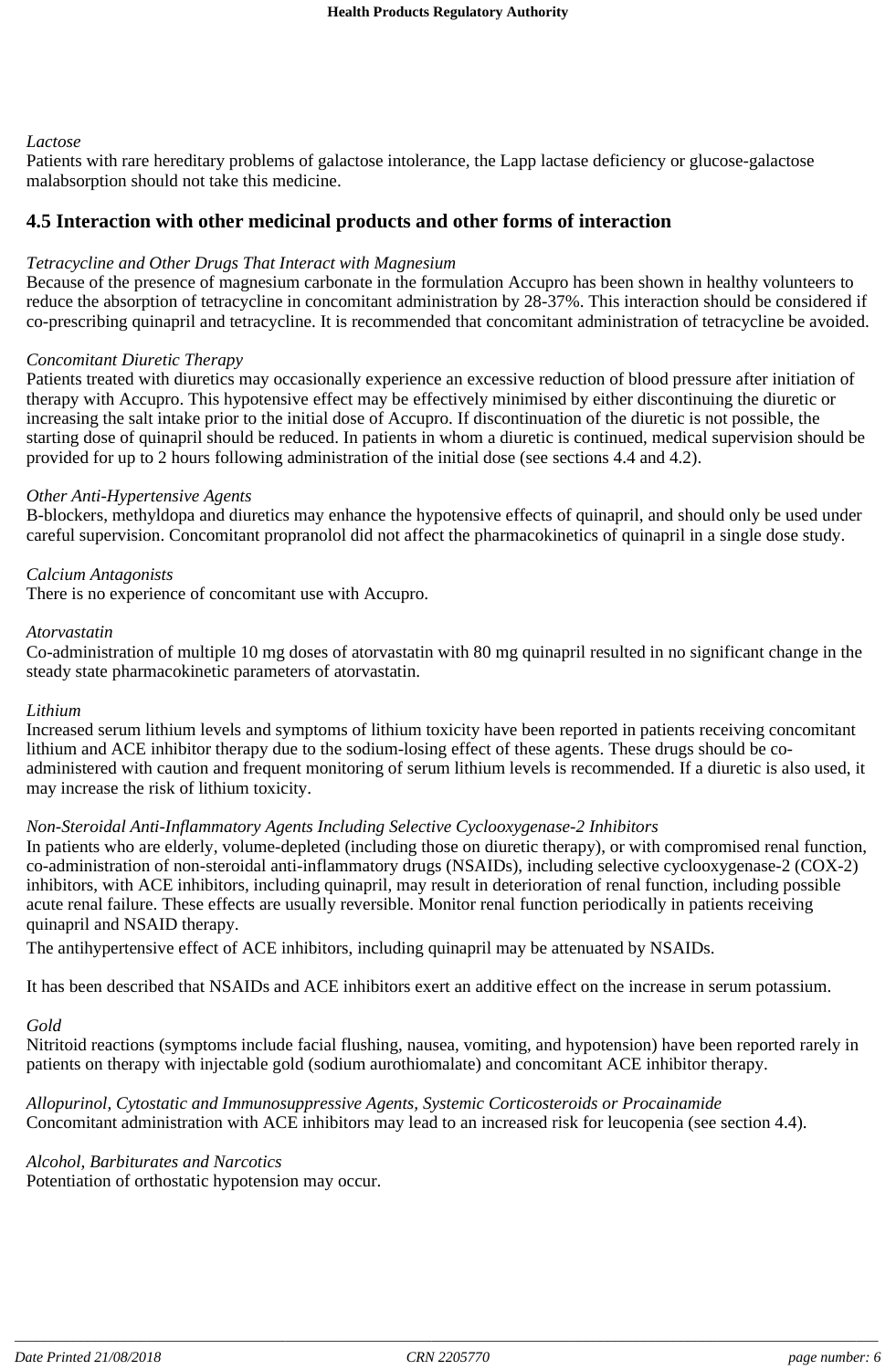#### *Agents increasing Serum Potassium*

Quinapril is an ACE inhibitor capable of lowering aldosterone levels, which in turn can result in elevation in serum potassium. Concomitant treatments with potassium sparing diuretics, potassium supplements, potassium salts or other drugs known to raise serum potassium levels should only be used with caution and with appropriate monitoring of serum potassium, especially in patients with impaired renal function.

#### *Trimethoprim/Sulfamethoxazole*

Both trimethoprim/sulfamethoxazole and quinapril are known to cause hyperkalaemia. Therefore, care must be taken when these agents are administered together, and appropriate monitoring of serum potassium levels is recommended. Patients at particular risk of hyperkalaemia induced by co-administration of trimethoprim/sulfamethoxazole and ACE inhibitors include elderly patients and patients with renal impairment.

#### *Surgery/Anaesthesia*

Although no data are available to indicate there is an interaction between Accupro and anaesthetic agents that produces hypotension, caution should be exercised when patients undergo major surgery or anaesthesia since ACE inhibitors have been shown to block angiotensin II formation secondary to compensatory renin release. This may lead to hypotension which can be corrected by volume expansion (see section 4.4).

#### *Antacids*

Antacids may decrease the bioavailability of quinapril.

#### *Antidiabetic Drugs*

Concomitant administration of ACE inhibitors and anti-diabetic medicines (insulin, oral hypoglycaemic agents) may cause an increased blood glucose lowering effect with the risk of hypoglycaemia. This phenomenon may be more likely to occur during the first weeks of combined treatment and in patients with renal impairment. Glycaemic control should be closely monitored particularly during the first month of treatment with an ACE inhibitor (see section 4.4).

### *Other drugs known to cause Angioedema*

Patients taking concomitant mTOR inhibitor (e.g. temsirolimus) or concomitant DPP-IV inhibitor (e.g. vildagliptin) therapy may be at increased risk for angioedema. Caution should be used when starting an mTOR inhibitor or a DPP-IV inhibitor in a patient already taking an ACE inhibitor.

#### *NEP Inhibitors*

The concomitant use of quinapril with sacubitril/valsartan is contraindicated, as the concomitant inhibition of neprilysin (NEP) and ACE may increase the risk of angioedema. Sacubitril/valsartan must not be started until 36 hours after taking the last dose of quinapril therapy. Quinapril therapy must not be started until 36 hours after the last dose of sacubitril/valsartan (see sections 4.3 and 4.4). Concomitant use of other NEP inhibitors (e.g. racecadotril) and quinapril may also increase the risk of angioedema (see section 4.4).

### *Dual Blockade of the Renin-Angiotensin-Aldosterone System (RAAS)*

Clinical trial data has shown that dual blockade of the renin-angiotensin-aldosterone-system (RAAS) through the combined use of ACE inhibitors, angiotensin II receptor blockers or aliskiren is associated with a higher frequency of adverse events such as hypotension, hyperkalaemia and decreased renal function (including acute renal failure) compared to the use of a single RAAS-acting agent (see sections 4.3, 4.4 and 5.1).

Do not co-administer aliskiren with quinapril in patients with diabetes or in patients with renal impairment (GFR <60 mL/min/1.73m2), (see section 4.3).

## **4.6 Fertility, pregnancy and lactation**

### **Pregnancy**

The use of ACE inhibitors is not recommended during the first trimester of pregnancy (see section 4.4). The use of ACE inhibitors is contraindicated during the 2nd and 3rd trimester of pregnancy (see sections 4.3 and 4.4).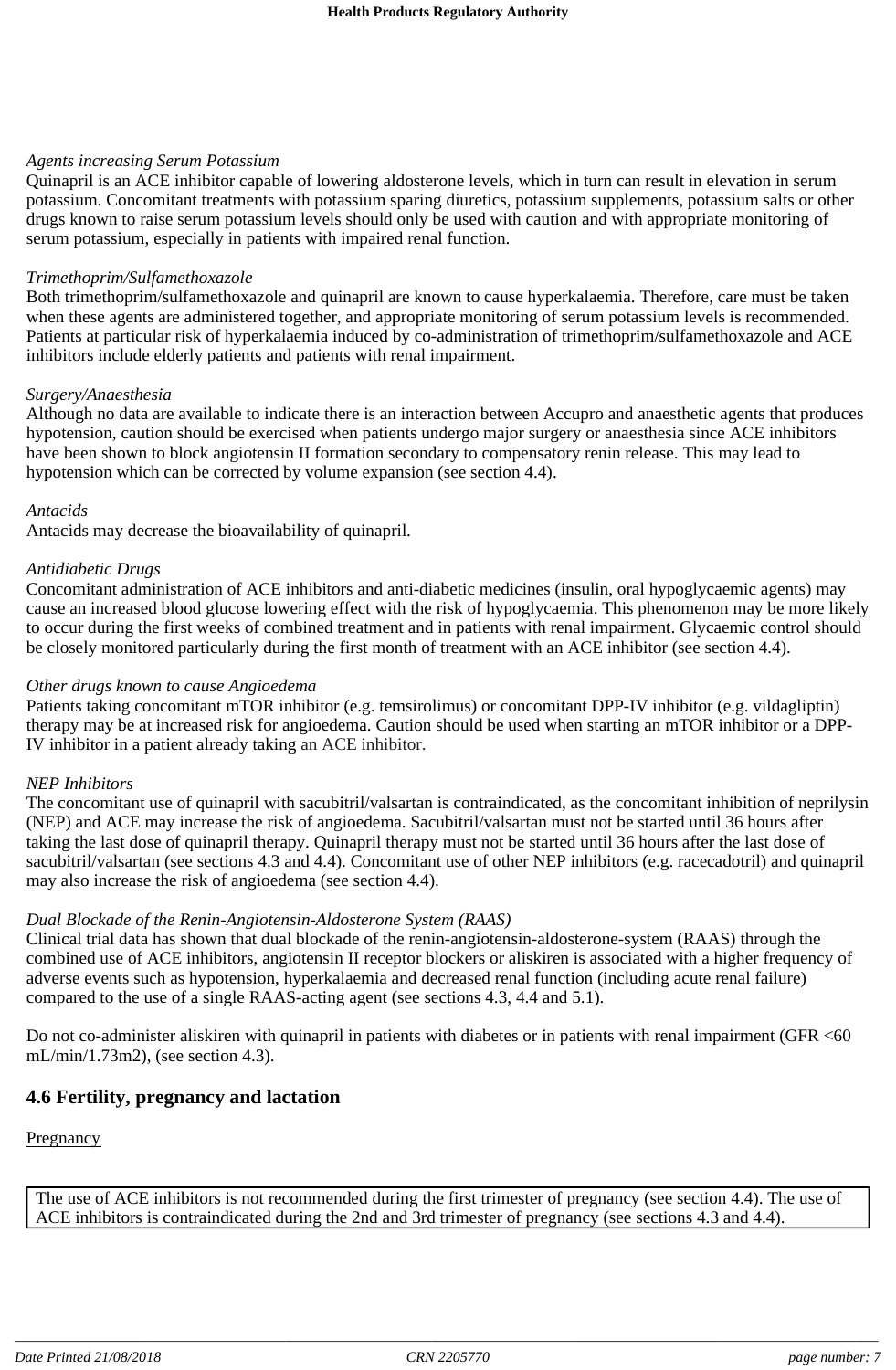Epidemiological evidence regarding the risk of teratogenicity following exposure to ACE inhibitors during the first trimester of pregnancy has not been conclusive; however a small increase in risk cannot be excluded. Unless continued ACE inhibitor therapy is considered essential, patients planning pregnancy should be changed to alternative antihypertensive treatments which have an established safety profile for use in pregnancy. When pregnancy is diagnosed, treatment with ACE inhibitors should be stopped immediately, and, if appropriate, alternative therapy should be started.

Exposure to ACE inhibitor therapy during the second and third trimesters is known to induce human foetotoxicity (decreased renal function, oligohydramnios, skull ossification retardation) and neonatal toxicity (renal failure, hypotension, hyperkalaemia). Should exposure to ACE inhibitor have occurred from the second trimester of pregnancy, ultrasound check of renal function and skull is recommended. Infants whose mothers have taken ACE inhibitors should be closely observed for hypotension, oliguria, and hyperkalaemia (see sections 4.3 and 4.4). If oliguria occurs, attention should be directed toward support of blood pressure and renal perfusion.

#### Breast-feeding

Limited pharmacokinetic data demonstrate very low concentrations in breast milk (see section 5.2). Although these concentrations seem to be clinically irrelevant, the use of Accupro in breastfeeding is not recommended for preterm infants and for the first few weeks after delivery, because of the hypothetical risk of cardiovascular and renal effects and because there is not enough clinical experience.

In the case of an older infant, the use of Accupro in a breast-feeding mother may be considered if this treatment is necessary for the mother and the child is observed for any adverse effect.

## **4.7 Effects on ability to drive and use machines**

The ability to engage in activities such as operating machinery or operating a motor vehicle may be impaired especially when initiating quinapril therapy.

### **4.8 Undesirable effects**

The following undesirable effects have been observed and reported during treatment with quinapril with the following frequencies: very common ( $\geq 1/10$ ); common ( $\geq 1/100$  to  $\lt 1/10$ ); uncommon ( $\geq 1/1,000$  to  $\lt 1/100$ ); rare ( $\geq 1/10,000$  to  $\langle 1/1,000 \rangle$ ; very rare ( $\leq 1/10,000$ ); not known (cannot be estimated from the available data).

The most frequently reported adverse reactions found in controlled clinical trials were headache (7.2%), dizziness (5.5%), cough (3.9%), fatigue (3.5%), rhinitis (3.2%), nausea and/or vomiting (2.8%), and myalgia (2.2%).

| <b>System Organ Class</b>                      | <b>Frequency</b> | <b>Undesirable effects</b>                                                           |
|------------------------------------------------|------------------|--------------------------------------------------------------------------------------|
| <b>Infections and infestations</b>             | Common           | Pharyngitis, rhinitis                                                                |
|                                                | Uncommon         | Bronchitis, upper respiratory tract infection, urinary tract<br>infection, sinusitis |
| <b>Blood and lymphatic system</b><br>disorders | Not Known        | Agranulocytosis, haemolytic anaemia, neutropenia,<br>thrombocytopenia                |
| <b>Immune system disorders</b>                 | Not Known        | Anaphylactoid reaction                                                               |
| <b>Metabolism and nutrition disorders</b>      | Common           | Hyperkalaemia                                                                        |
|                                                | Not Known        | Hyponatraemia (see section 4.4)                                                      |
| <b>Psychiatric disorders</b>                   | Common           | Insomnia                                                                             |
|                                                | Uncommon         | Confusional state, depression, nervousness                                           |
| Nervous system disorders                       | Common           | Dizziness, headache, paraesthesia                                                    |
|                                                | Uncommon         | Transient ischaemic attack, somnolence                                               |
|                                                | Rare             | Balance disorder, syncope                                                            |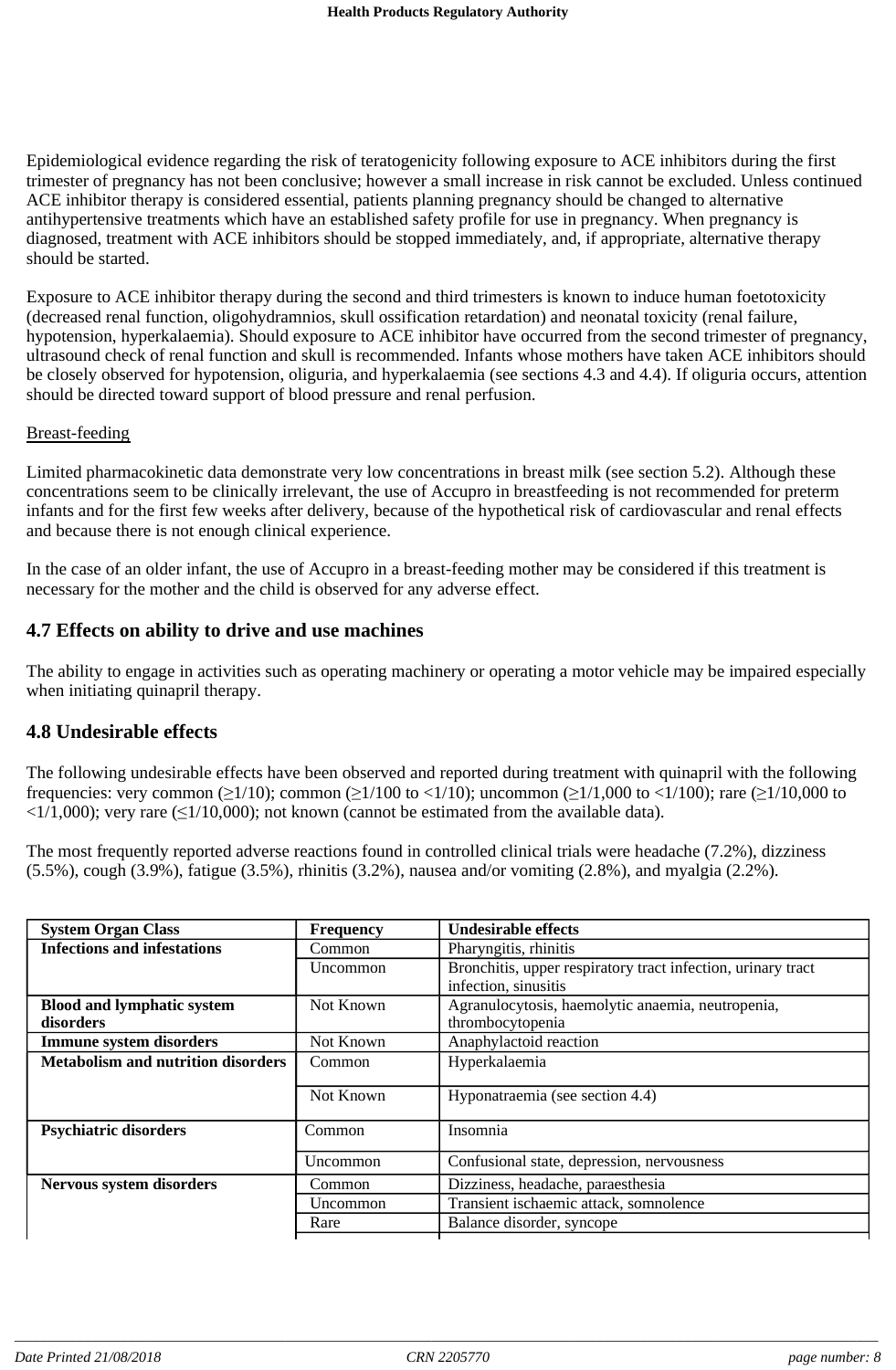|                                                          | Not known        | Cerebrovascular accident                                                                                                    |
|----------------------------------------------------------|------------------|-----------------------------------------------------------------------------------------------------------------------------|
| <b>Eye disorders</b>                                     | Uncommon         | Amblyopia                                                                                                                   |
|                                                          | Very Rare        | Vision blurred                                                                                                              |
| Ear and labyrinth disorders                              | Uncommon         | Vertigo, tinnitus                                                                                                           |
|                                                          |                  |                                                                                                                             |
| <b>Cardiac disorders</b>                                 | Uncommon         | Myocardial infarction, angina pectoris, tachycardia,                                                                        |
|                                                          |                  | palpitations                                                                                                                |
| <b>Vascular disorders</b>                                | Common           | Hypotension                                                                                                                 |
|                                                          | Uncommon         | Vasodilatation                                                                                                              |
|                                                          | Not known        | Orthostatic hypotension                                                                                                     |
| Respiratory, thoracic and                                | Common           | Dyspnoea, cough                                                                                                             |
| mediastinal disorders                                    | Uncommon         | Dry throat                                                                                                                  |
|                                                          | Rare             | Eosinophilic pneumonia                                                                                                      |
|                                                          | Not known        | Bronchospasm.                                                                                                               |
|                                                          |                  | In individual cases, upper airways obstruction by angioedema                                                                |
|                                                          |                  | (that may be fatal)                                                                                                         |
|                                                          |                  |                                                                                                                             |
|                                                          |                  |                                                                                                                             |
| <b>Gastrointestinal disorders</b>                        | Common           | Vomiting, diarrhoea, dyspepsia, abdominal pain, nausea                                                                      |
|                                                          | Uncommon<br>Rare | Flatulence, dry mouth                                                                                                       |
|                                                          | Very Rare        | Glossitis, constipation, dysgeusia<br>Ileus, small bowel angioedema                                                         |
|                                                          | Not Known        | Pancreatitis*                                                                                                               |
| <b>Hepato-biliary disorders</b>                          | Not Known        | Hepatitis, jaundice cholestatic                                                                                             |
|                                                          |                  |                                                                                                                             |
| Skin and subcutaneous tissue                             | Uncommon         | Angioedema, rash, pruritus, hyperhidrosis                                                                                   |
| disorders                                                | Rare             | Erythema multiforme, pemphigus, urticaria                                                                                   |
|                                                          |                  |                                                                                                                             |
|                                                          | Very Rare        | Dermatitis psoriasis forms                                                                                                  |
|                                                          | Not Known        | Stevens Johnson Syndrome, toxic epidermal necrolysis,                                                                       |
|                                                          |                  | exfoliative dermatitis, alopecia, photosensitivity reaction.                                                                |
|                                                          |                  | Skin disorders may be associated with pyrexia, muscle and                                                                   |
|                                                          |                  | joint pain (myalgia, arthralgia, arthritis), vascular inflammation                                                          |
|                                                          |                  | (vasculitis), inflammation of serous tissues and certain changes<br>in laboratory values (eosinophilia, leukocytosis and/or |
|                                                          |                  | antinuclear antibody increased, red blood sedimentation rate                                                                |
|                                                          |                  | increased).                                                                                                                 |
|                                                          |                  |                                                                                                                             |
|                                                          |                  |                                                                                                                             |
| Musculoskeletal, connective tissue<br>and bone disorders | Common           | Back pain, myalgia                                                                                                          |
|                                                          |                  |                                                                                                                             |
|                                                          |                  |                                                                                                                             |
| <b>Renal and urinary disorders</b>                       | Uncommon         | Renal impairment, proteinuria                                                                                               |
| <b>Reproductive system and breast</b>                    | Uncommon         | Erectile dysfunction                                                                                                        |
| disorders                                                |                  |                                                                                                                             |
| <b>General disorders and</b>                             | Common           | Fatigue, asthenia, chest pain                                                                                               |
| administration site conditions                           | Uncommon         | Generalised oedema, pyrexia, oedema peripheral                                                                              |
|                                                          |                  |                                                                                                                             |
| <b>Investigations</b>                                    | Common           | Blood creatinine increased, blood urea increased**                                                                          |
|                                                          | Not Known        | Haemoglobin decreased, haematocrit decreased, decreases in                                                                  |
|                                                          |                  | haematocrit and WCXC, hepatic enzyme increased, blood                                                                       |
|                                                          |                  | bilirubin increased. In patients with a congenital G-6-PDH                                                                  |
|                                                          |                  | deficiency, individual cases of haemolytic anaemia have been<br>reported.                                                   |
|                                                          |                  |                                                                                                                             |

\* Pancreatitis has been reported rarely in patients treated with ACE inhibitors; in some cases this has proved fatal. \*\* Such increases are more likely to occur in patients receiving concomitant diuretic therapy than those on monotherapy with quinapril. These observed increases will often reverse on continued therapy.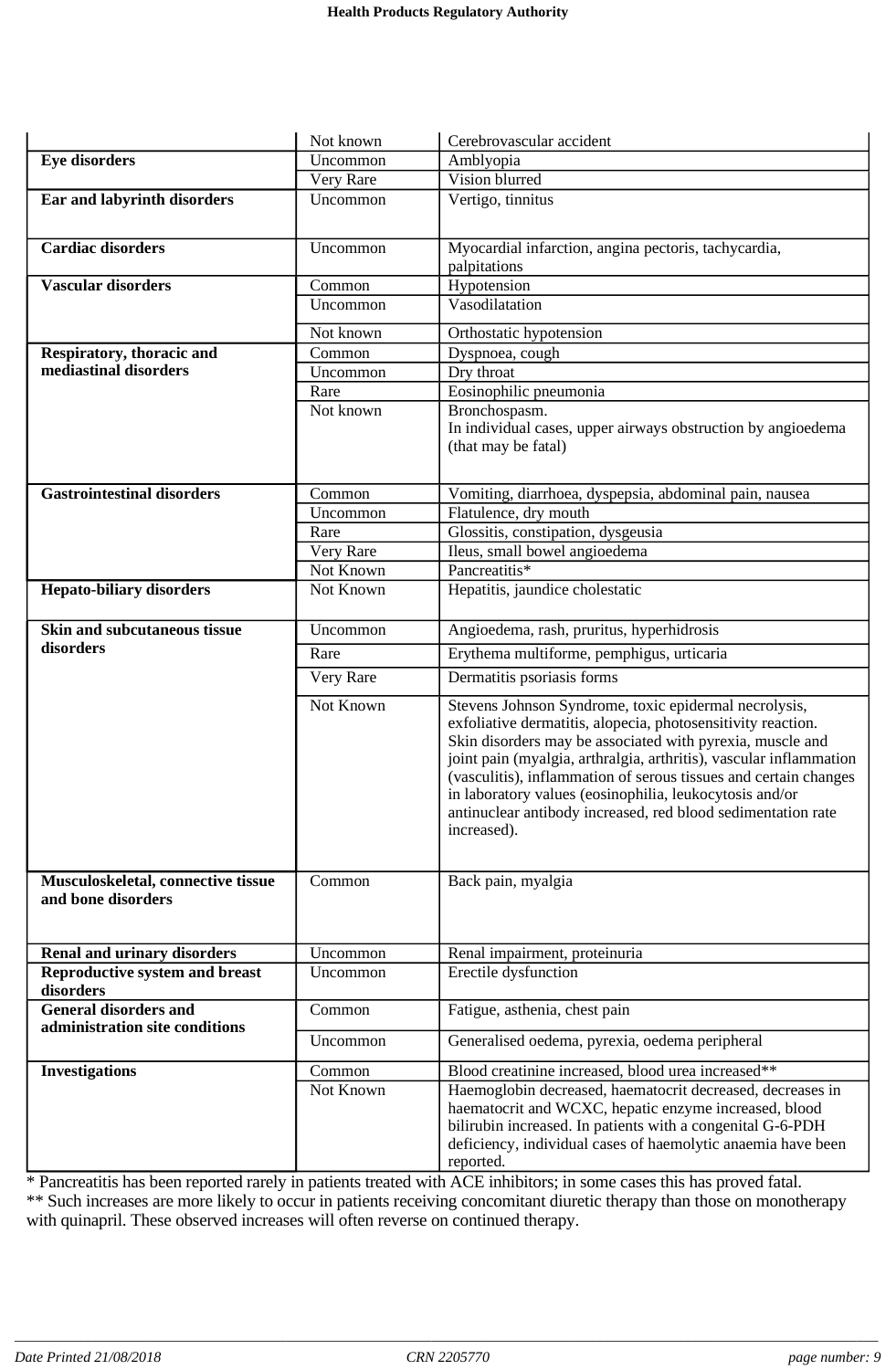Vasculitis and gynecomastia have been reported with other ACE inhibitors and it cannot be excluded that these unwanted effects are class specific.

Syndrome of Inappropriate Anti-diuretic Hormone (SIADH) and subsequent hyponatraemia has been observed in some patients treated with other ACE inhibitors (see section 4.4).

#### **Reporting of suspected adverse reactions**

Reporting suspected adverse reactions after authorisation of the medicinal product is important. It allows continued monitoring of the benefit/risk balance of the medicinal product. Healthcare professionals are asked to report any suspected adverse reactions via HPRA Pharmacovigilance, Earlsfort Terrace, IRL - Dublin 2; Tel: +353 1 6764971; Fax: +353 1 6762517. Website: www.hpra.ie; E-mail: medsafety@hpra.ie.

### **4.9 Overdose**

The oral LD50 of quinapril in mice and rats ranges from 1440 mg/kg to 4280 mg/kg.

No data are available with respect to overdosage in humans. The most likely clinical manifestation would be symptoms attributable to severe hypotension, which should normally be treated by intravenous volume expansion

Treatment is symptomatic and supportive, consistent with established medical care.

Haemodialysis and peritoneal dialysis have little effect on the elimination of quinapril and quinaprilat.

## **5 PHARMACOLOGICAL PROPERTIES**

### **5.1 Pharmacodynamic properties**

Pharmacotherapeutic group: Angiotensin-converting enzyme (ACE) inhibitor, plain ATC code: CO9A AO6

Accupro is rapidly de-esterified to quinaprilat (quinapril diacid, the principal metabolite), which, in human and animal studies, is a potent ACE inhibitor. The primary mode of action of Accupro in humans and animals is to inhibit ACE, thereby decreasing vasopressor activity and aldosterone secretion. Removal of angiotensin II negative feedback on renin secretion leads to increased plasma renin activity. Accupro has antihypertensive activity in the presence of low to normal plasma renin concentrations.

Other possible mechanisms contributing to the activity of ACE inhibitors include bradykinin-induced vasodilation, release of prostaglandins, attenuation of sympathetic nervous system activity, and inhibition of tissue enzymeconverting activity.

Administration of 10 mg to 40 mg of quinapril to patients with mild to moderate hypertension results in a reduction of both sitting and standing blood pressure with minimal effect on heart rate. Antihypertensive activity commences within 1 hour with peak effects usually achieved by 2 to 4 hours after dosing. Achievement of maximum blood pressure lowering effects may require 2 weeks of therapy in some patients. At the recommended doses, antihypertensive effects are maintained in most patients throughout the 24 hour dosing interval and continued during long term therapy.

In a randomised clinical trial using target doses of 2.5 mg, 5 mg, 10 mg and 20 mg of quinapril, in 112 children and adolescents with hypertension or high normal blood pressure over 8 weeks (2 weeks double blind and 6 weeks extension) failed to reach its primary objective of reduction of diastolic blood pressure after 2 weeks. For systolic blood pressure (secondary objective of efficacy) at Week 2 only there was a statistically significant linear dose response across treatments with a significant difference between the quinapril 20 mg QD and placebo treatment groups.

Long term effects of quinapril on growth, puberty and general development have not been studied.

Two large randomised, controlled trials (ONTARGET (On-going Telmisartan Alone and in combination with Ramipril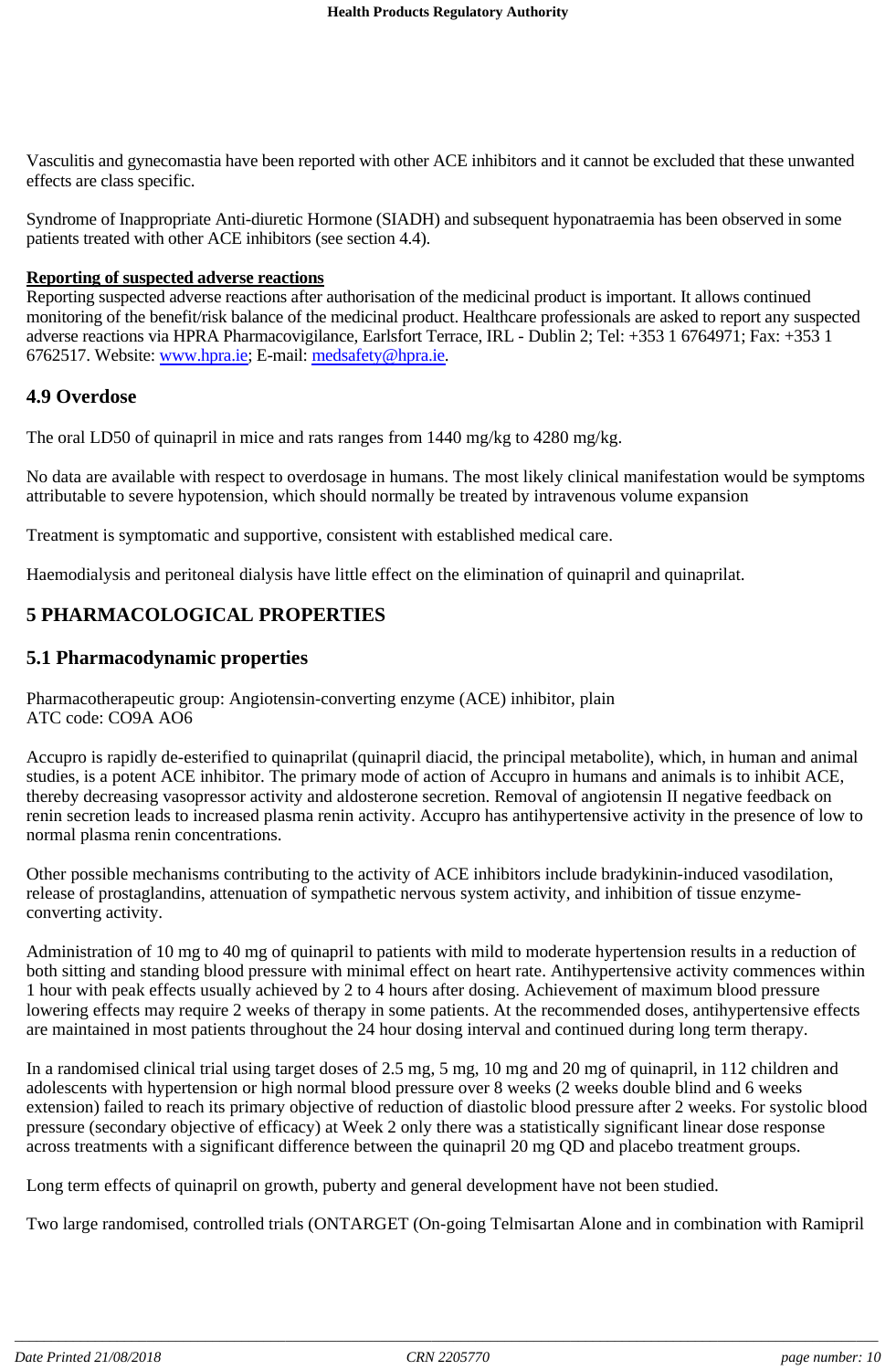Global Endpoint Trial) and VA NEPHRON-D (The Veterans Affairs Nephropathy in Diabetes)) have examined the use of the combination of an ACE inhibitor with an angiotensin II receptor blocker.

ONTARGET was a study conducted in patients with a history of cardiovascular or cerebrovascular disease, or type 2 diabetes mellitus accompanied by evidence of end-organ damage. VA NEPHRON-D was a study in patients with type 2 diabetes mellitus and diabetic nephropathy.

These studies have shown no significant beneficial effect on renal and/or cardiovascular outcomes and mortality, while an increased risk of hyperkalaemia, acute kidney injury and/or hypotension as compared to monotherapy was observed. Given their similar pharmacodynamic properties, these results are also relevant for other ACE inhibitors and angiotensin II receptor blockers.

ACE inhibitors and angiotensin II receptor blockers should therefore not be used concomitantly in patients with diabetic nephropathy.

ALTITUDE (Aliskiren Trial in Type 2 Diabetes Using Cardiovascular and Renal Disease Endpoints) was a study designed to test the benefit of adding aliskiren to a standard therapy of an ACE inhibitor or an angiotensin II receptor blocker in patients with type 2 diabetes mellitus and chronic kidney disease, cardiovascular disease, or both. The study was terminated early because of an increased risk of adverse outcomes. Cardiovascular death and stroke were both numerically more frequent in the aliskiren group than in the placebo group and adverse events and serious adverse events of interest (hyperkalaemia, hypotension and renal dysfunction) were more frequently reported in the aliskiren group than in the placebo group.

## **5.2 Pharmacokinetic properties**

Peak plasma Accupro concentrations are observed within 1 hour of oral administration. The extent of absorption is approximately 60%, and is not influenced by food. Following absorption, Accupro is deesterified to its major active metabolite, quinaprilat, and to minor inactive metabolites. Accupro has an apparent half-life of approximately 1 hour. Peak plasma quinaprilat concentrations are observed approximately 2 hours following an oral dose of quinapril.

Quinaprilat is eliminated primarily by renal excretion and has an effective accumulation half-life of 3 hours. In patients with renal insufficiency and creatinine clearance of  $\leq 40$  mL/min, peak and trough quinaprilat concentrations increase, time to peak concentration increases, apparent half-life increases, and time to steady state may be delayed. The elimination of quinaprilat is also reduced in elderly patients (>65 years) and correlates well with the impaired renal function which frequently occurs in the elderly. Studies in rats indicate that Accupro and its metabolites do not cross the blood-brain barrier.

#### Lactation

After a single oral dose of 20 mg of quinapril in six breast-feeding women, the M/P (milk to plasma ratio) for quinapril was 0.12. Quinapril was not detected in milk after 4 hours after the dose. Quinalaprilat milk levels were undetectable  $(<5 \mu g/L$ ) at all time points. It is estimated that a breastfed infant would receive about 1.6% of the maternal weightadjusted dosage of quinapril.

The pharmacokinetics of quinapril has been studied in a single dose study (0.2 mg/kg) in 24 children aged 2.5 months to 6.8 years and a multiple dose study (0.016-0.468 mg/kg) in 38 children aged 5-16 years old, weighing 66-98 kg on average.

As in adults, quinapril was rapidly converted to quinaprilat. Quinaprilat concentrations generally peaked 1 to 2 hours post dose and declined with a mean half-life of 2.3 hours. In infants and young children the exposure following a single 0.2-mg/kg dose is comparable to that observed in adults after a single 10-mg dose. In a multiple dose study in school age and adolescents, the AUC and Cmax values of quinaprilat were observed to increase linearly with increasing dose of quinapril on a mg/kg basis.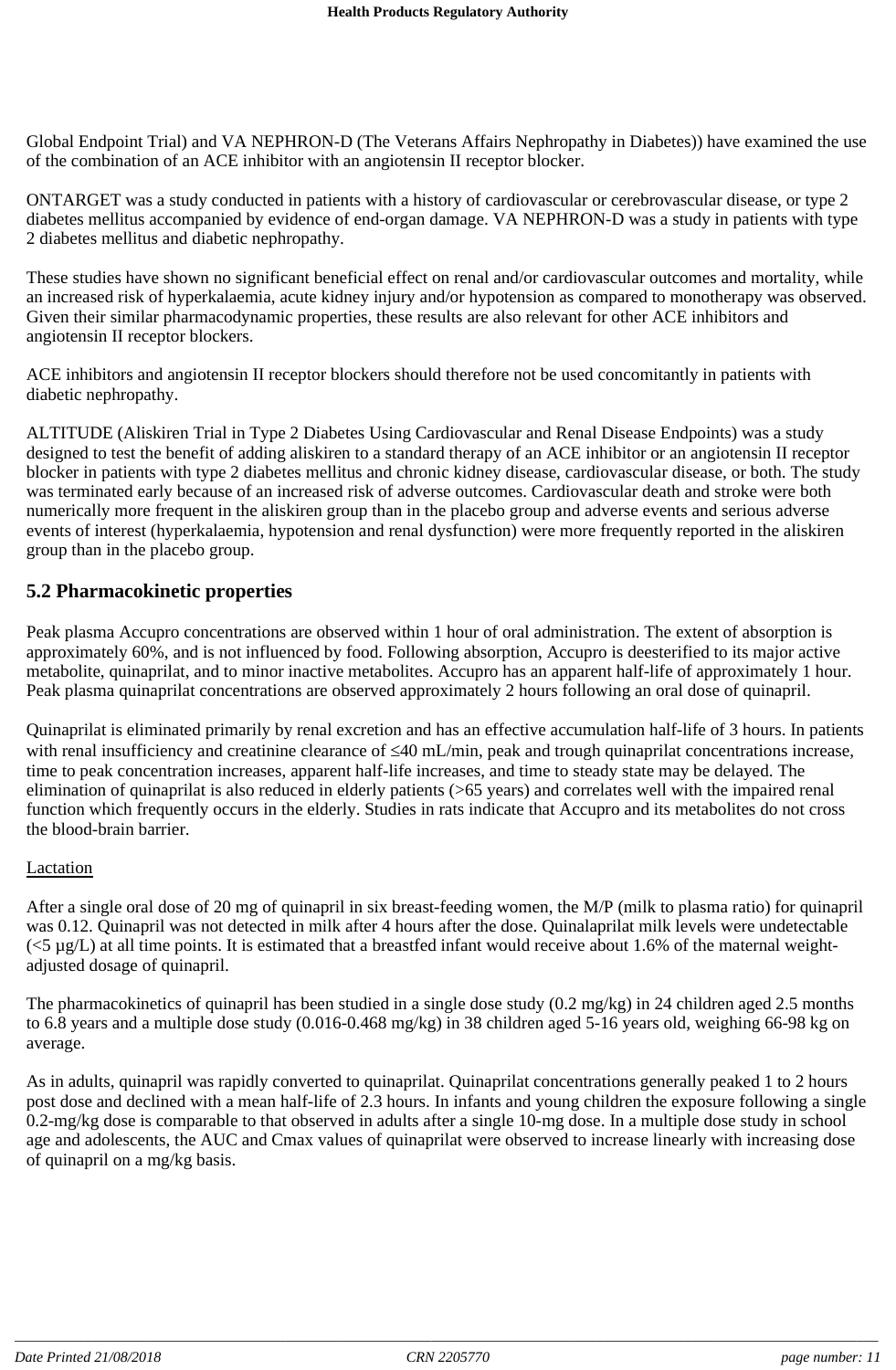## **5.3 Preclinical safety data**

The results of the preclinical tests do not add anything of further significance to the prescriber.

## **6 PHARMACEUTICAL PARTICULARS**

## **6.1 List of excipients**

Magnesium carbonate Lactose monohydrate Gelatin Crospovidone Magnesium stearate Candelilla wax

Colourings: Opadry Y-5-9020G (containing hypromellose, hydroxypropyl cellulose, titanium dioxide (E171), polyethylene glycol and red iron oxide (E172)).

## **6.2 Incompatibilities**

Not applicable.

## **6.3 Shelf life**

3 years.

## **6.4 Special precautions for storage**

Do not store above 25°C. Store in the original package in order to protect from moisture.

## **6.5 Nature and contents of container**

Tampertainers with desiccant containing 50, 56, 60, and 100 tablets. Polyamide/aluminium/PVC blister containing 28, 30, 50, 60, and 100 tablets.

Not all pack sizes may be marketed.

## **6.6 Special precautions for disposal**

No special requirements for disposal.

Any unused medicinal product or waste material should be disposed of in accordance with local requirements.

## **7 MARKETING AUTHORISATION HOLDER**

Pfizer Healthcare Ireland 9 Riverwalk National Digital Park Citywest Business Campus Dublin 24 Ireland